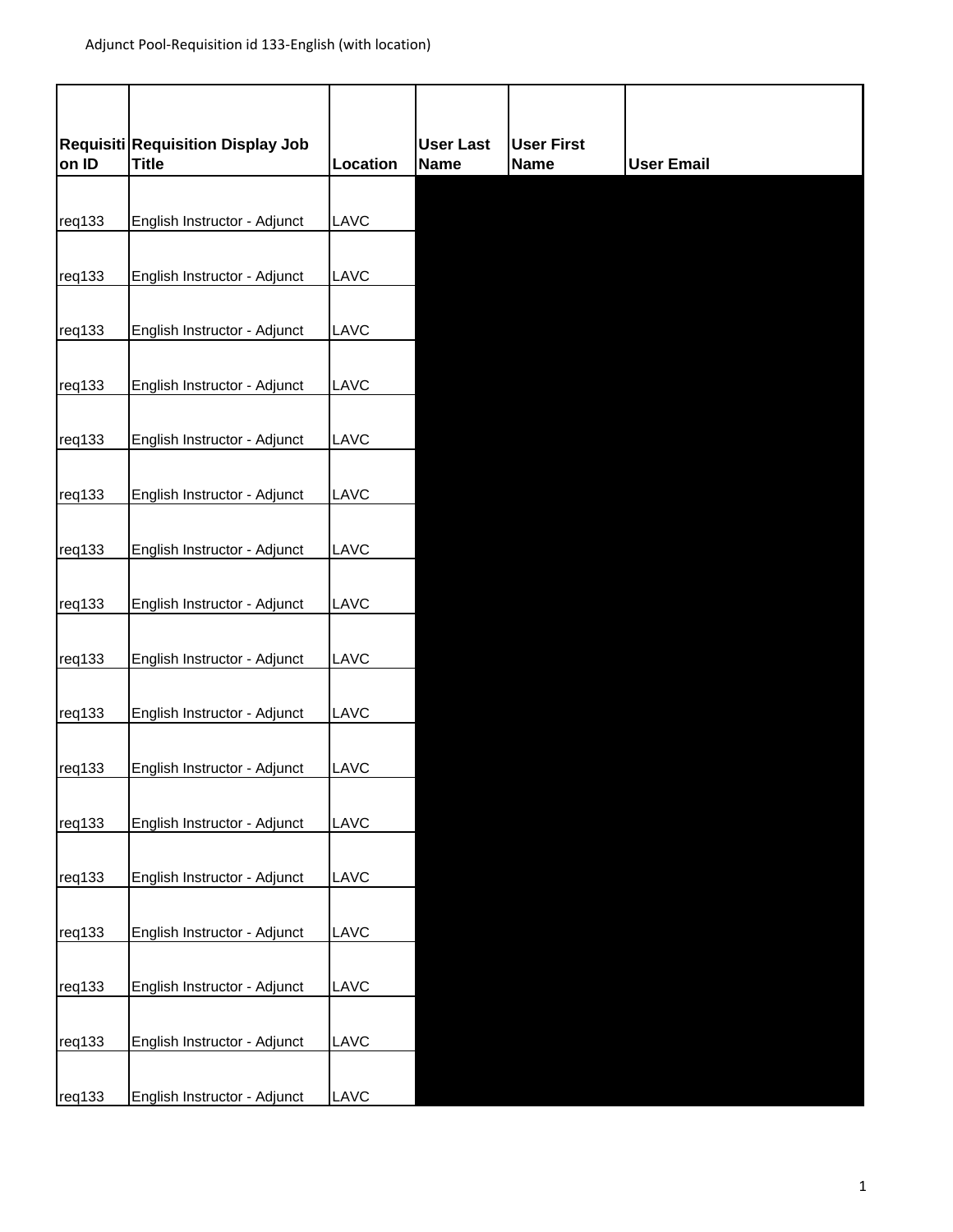| on ID  | Requisiti Requisition Display Job<br><b>Title</b> | Location | <b>User Last</b><br><b>Name</b> | <b>User First</b><br><b>Name</b> | <b>User Email</b> |
|--------|---------------------------------------------------|----------|---------------------------------|----------------------------------|-------------------|
|        |                                                   |          |                                 |                                  |                   |
| req133 | English Instructor - Adjunct                      | LAVC     |                                 |                                  |                   |
| req133 | English Instructor - Adjunct                      | LAVC     |                                 |                                  |                   |
| req133 | English Instructor - Adjunct                      | LAVC     |                                 |                                  |                   |
| req133 | English Instructor - Adjunct                      | LAVC     |                                 |                                  |                   |
| req133 | English Instructor - Adjunct                      | LAVC     |                                 |                                  |                   |
| req133 | English Instructor - Adjunct                      | LAVC     |                                 |                                  |                   |
| req133 | English Instructor - Adjunct                      | LAVC     |                                 |                                  |                   |
| req133 | English Instructor - Adjunct                      | LAVC     |                                 |                                  |                   |
| req133 | English Instructor - Adjunct                      | LAVC     |                                 |                                  |                   |
| req133 | English Instructor - Adjunct                      | LAVC     |                                 |                                  |                   |
| req133 | English Instructor - Adjunct                      | LAVC     |                                 |                                  |                   |
| req133 | English Instructor - Adjunct                      | LAVC     |                                 |                                  |                   |
| req133 | English Instructor - Adjunct                      | LAVC     |                                 |                                  |                   |
| req133 | English Instructor - Adjunct                      | LAVC     |                                 |                                  |                   |
| req133 | English Instructor - Adjunct                      | LAVC     |                                 |                                  |                   |
| req133 | English Instructor - Adjunct                      | LAVC     |                                 |                                  |                   |
| req133 | English Instructor - Adjunct                      | LAVC     |                                 |                                  |                   |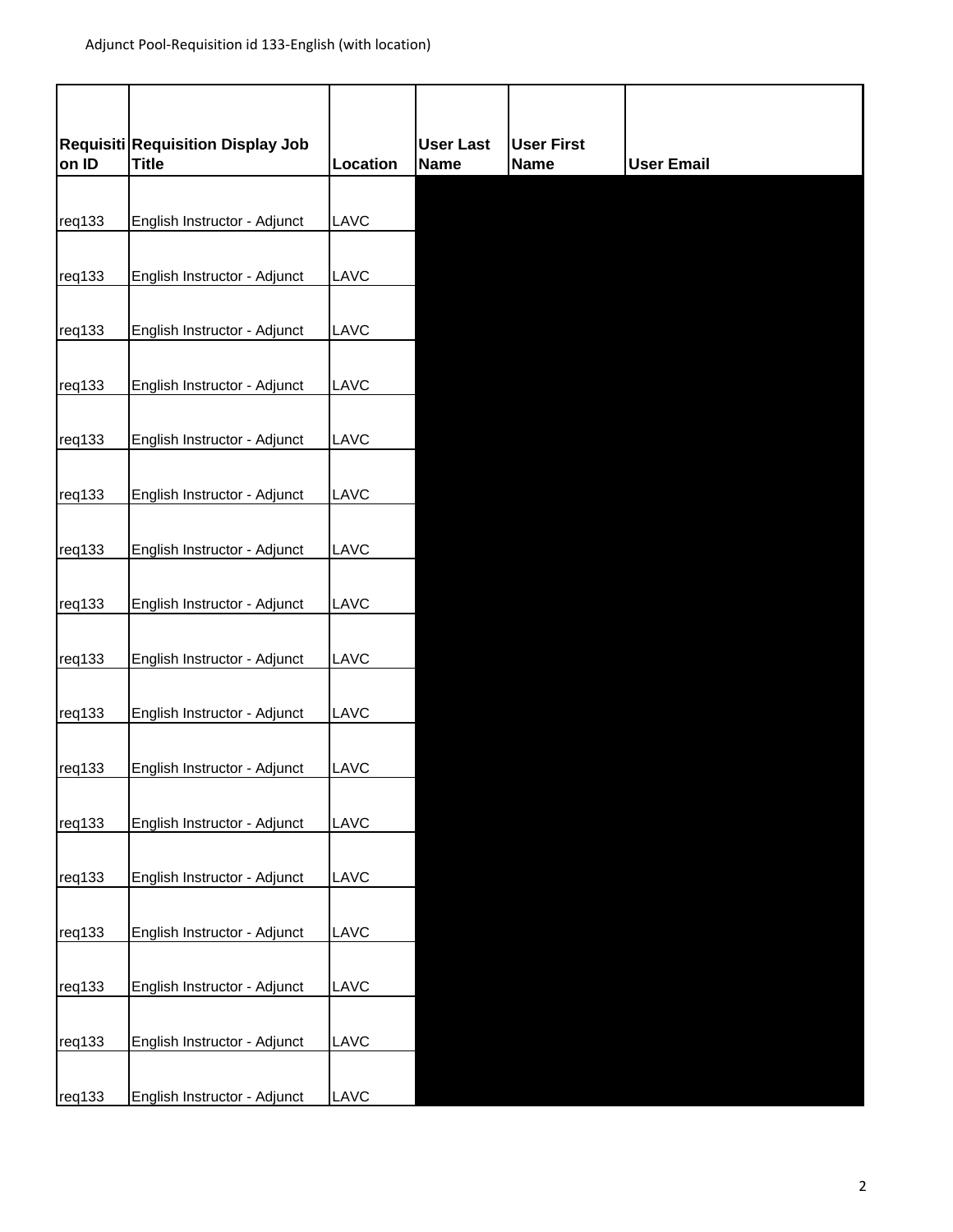| on ID  | Requisiti Requisition Display Job<br><b>Title</b> | Location | <b>User Last</b><br><b>Name</b> | <b>User First</b><br><b>Name</b> | <b>User Email</b> |
|--------|---------------------------------------------------|----------|---------------------------------|----------------------------------|-------------------|
|        |                                                   |          |                                 |                                  |                   |
| req133 | English Instructor - Adjunct                      | LAVC     |                                 |                                  |                   |
| req133 | English Instructor - Adjunct                      | LAVC     |                                 |                                  |                   |
| req133 | English Instructor - Adjunct                      | LAVC     |                                 |                                  |                   |
| req133 | English Instructor - Adjunct                      | LAVC     |                                 |                                  |                   |
| req133 | English Instructor - Adjunct                      | LAVC     |                                 |                                  |                   |
| req133 | English Instructor - Adjunct                      | LAVC     |                                 |                                  |                   |
| req133 | English Instructor - Adjunct                      | LAVC     |                                 |                                  |                   |
| req133 | English Instructor - Adjunct                      | LAVC     |                                 |                                  |                   |
| req133 | English Instructor - Adjunct                      | LAVC     |                                 |                                  |                   |
| req133 | English Instructor - Adjunct                      | LAVC     |                                 |                                  |                   |
| req133 | English Instructor - Adjunct                      | LAVC     |                                 |                                  |                   |
| req133 | English Instructor - Adjunct                      | LAVC     |                                 |                                  |                   |
| req133 | English Instructor - Adjunct                      | LAVC     |                                 |                                  |                   |
| req133 | English Instructor - Adjunct                      | LAVC     |                                 |                                  |                   |
| req133 | English Instructor - Adjunct                      | LAVC     |                                 |                                  |                   |
| req133 | English Instructor - Adjunct                      | LAVC     |                                 |                                  |                   |
| req133 | English Instructor - Adjunct                      | LAVC     |                                 |                                  |                   |